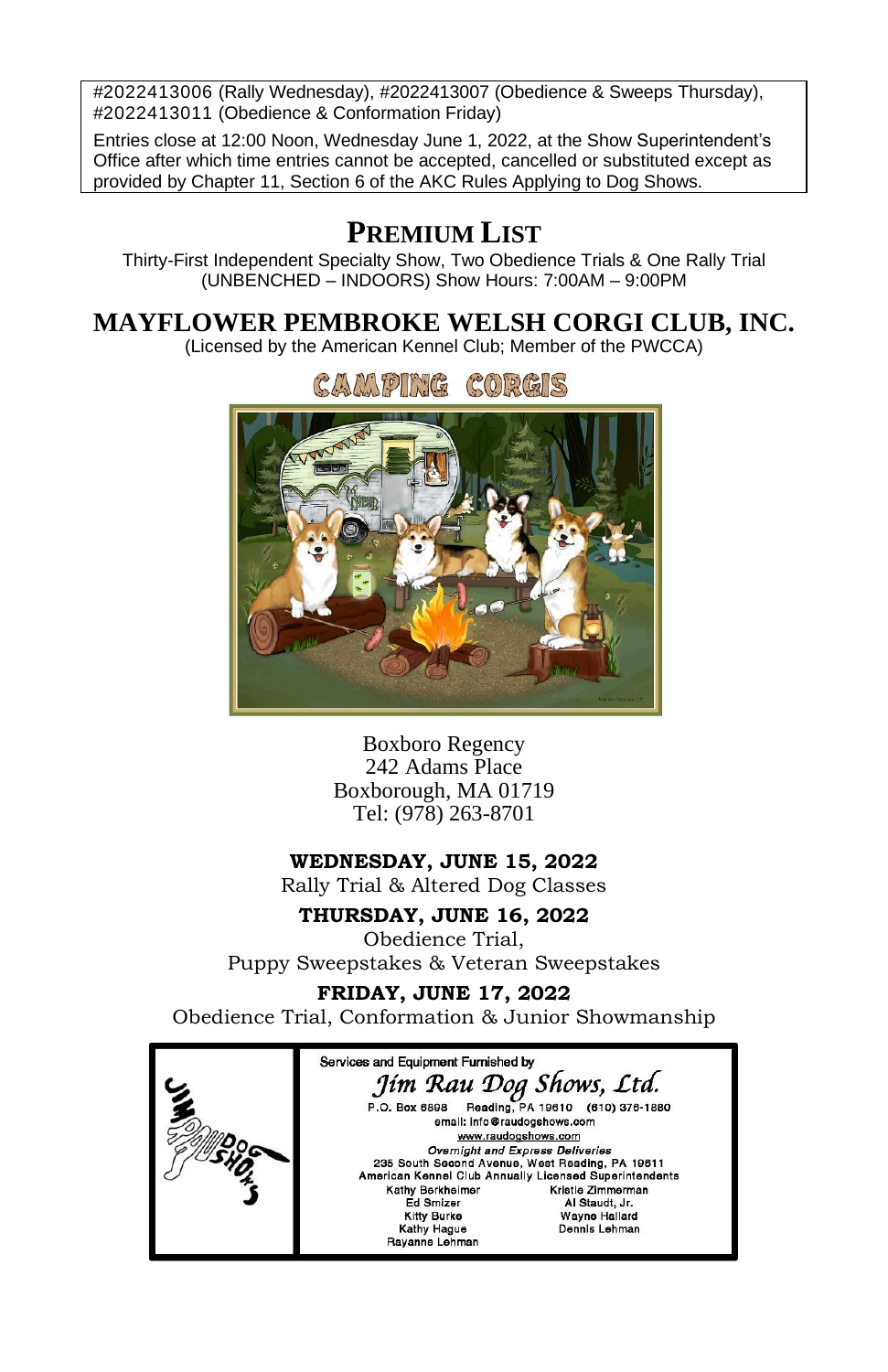### **OFFICERS OF THE MPWCC**

| President                  | Michaelann Cox Mako                            |
|----------------------------|------------------------------------------------|
| <b>Vice President</b>      | Pamela Mills Cone, VMD                         |
| Treasurer                  | Marianne Read                                  |
| <b>Recording Secretary</b> | Cynthia Rusakovich                             |
| Corresponding Secretary    | Holly Russo                                    |
| Board Members 2022         | Robyn Januszewski, Heidi Johnston, Bobbi Pavia |
| Board Members 2023         | Pam Davies, Colleen Pisarski, Michele Tripp    |

### **SHOW COMMITTEE**

| <b>Show Co-Chairs</b>                    |                                                                |                        | <b>Performance Chair</b>         |  |
|------------------------------------------|----------------------------------------------------------------|------------------------|----------------------------------|--|
| Dolores Bechard                          | Judy Pilat                                                     |                        | <b>Tibby Chase</b>               |  |
| 68 Laurie Lane                           | 123 Highland Street                                            |                        | 126 Wilson Road                  |  |
| Lowell, MA 01854                         | Marshfield, MA 02050                                           |                        | Belchertown, MA 01007            |  |
| 978-618-2810                             | 781-837-9149                                                   |                        | 413-544-3628                     |  |
| canterburyb@comcast.net                  | highlandfarm@msn.com                                           |                        | tibbyluke@yahoo.com              |  |
| Rally Chair (Wed)                        | <b>Obedience Co-Chairs (Thur-Fri)</b>                          |                        |                                  |  |
| Carol Kasabian                           | Joanne Baker                                                   |                        | Meg Messenger                    |  |
| 2 Amherst Road                           | 14 Ladybug Lane                                                |                        | 141 High Street                  |  |
| Belchertown, MA 01007                    | Concord NH 03301                                               |                        | Hanson, MA 02341                 |  |
| 413-213-0593                             | 603-228-0680                                                   |                        | 781-294-4058                     |  |
| benever@charter.net                      | jbcorgold@gmail.com                                            |                        | sm5584@comcast.net               |  |
|                                          |                                                                |                        |                                  |  |
|                                          |                                                                |                        |                                  |  |
|                                          |                                                                |                        |                                  |  |
|                                          |                                                                |                        |                                  |  |
|                                          |                                                                |                        |                                  |  |
|                                          |                                                                |                        |                                  |  |
|                                          |                                                                |                        |                                  |  |
|                                          |                                                                |                        |                                  |  |
|                                          |                                                                |                        |                                  |  |
|                                          |                                                                |                        |                                  |  |
|                                          |                                                                |                        |                                  |  |
|                                          |                                                                |                        |                                  |  |
|                                          |                                                                |                        |                                  |  |
|                                          |                                                                |                        |                                  |  |
|                                          |                                                                |                        |                                  |  |
|                                          |                                                                |                        |                                  |  |
|                                          |                                                                |                        |                                  |  |
| <b>PHOTOGRAPHER</b>                      |                                                                |                        | <b>VETERINARIAN ON CALL</b>      |  |
|                                          | Surya Saraswathi<br>Westford Veterinary Emergency and Referral |                        |                                  |  |
| 508-828-0913 / saraswathi.foto@gmail.com |                                                                | Center (open 24 hours) |                                  |  |
| Facebook: @saraswathi.foto               |                                                                |                        | 11 Cornerstone Square, Suite 100 |  |

### **2022 Judging Panel**

Westford, MA 01886 / 978-577-6525 *Exhibitor is responsible for veterinarian fees.*

*Only the official photographer may take win photos in the ring or photo room.*

- *Regular Conformation, Junior Showmanship Class, Veterans:* **Mrs. Gayle Garvin, (Garvin)** – 11813 Fowler Street, Centertown, MO 65023-1025
- *Altered Dog Classes, Puppy & Veteran Sweepstakes:* **Ms. Juliana du Pree (Curig)** – 11156 96th Street, Edmonton, Alberta, Canada T5G 1S7
- *Obedience and Rally Classes:* **Jean Nocilly** – PO Box 315, Cheswold, DE 19936 **Esther Zimmerman** (Team Class only) – 62 Front Street, Hopkinton, MA 01748- 1924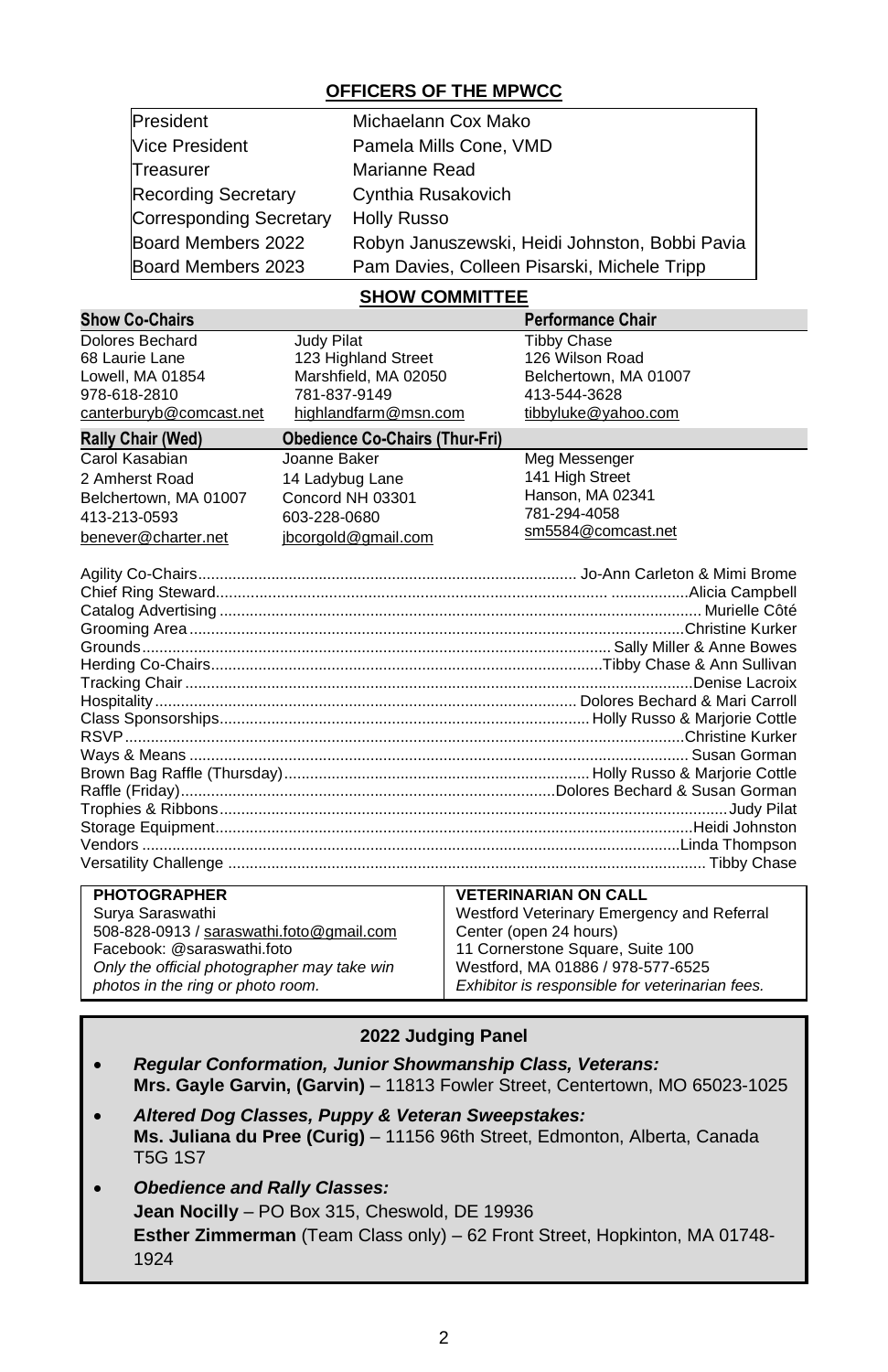# **SCHEDULE OF SPECIALTY EVENTS**

### **Saturday and Sunday, June 4-5, 2022**

• **Two Fast CAT Trials each day** – All breed. **Closes May 23, 2022.** Showcase For Dogs, 121 North Road, East Windsor, CT 06088 See [www.mayflowercorgiclub.com/](http://www.mayflowercorgiclub.com/)annual-specialty.html for entry and details.

### **Sunday, June 12, 2022**

• **Herding Trial** - PWC, CWC, SV, LH only. **Closes June 3, 2022.** Meeting Post Farm, 10 Powissett St. Dover MA 02030. See [www.mayflowercorgiclub.com/](http://www.mayflowercorgiclub.com/)annual-specialty.html for entry and details.

### **Monday, June 13, 2022**

• **Agility Trial All-Breed. Closes May 28, 2022.** Indoors (A/C). American K-9 Country, Amherst, NH. See [www.pawprinttrials.com](http://www.pawprinttrials.com/) for entry and details.

### **Tuesday, June 14, 2022**

• **Two Pembroke Welsh Corgi Only Agility Trials**. **Closes May 28, 2022.** Indoors (A/C). American K-9 Country, Amherst, NH. See [www.pawprinttrials.com](http://www.pawprinttrials.com/) for entry and details.

### **Wednesday, June 15, 2022**

- **Rally Trial** Parade Room. **Closes June 1, 2022.**
- **Welcome Party** Parade Room. **RSVP by June 1, 2022.**
- **Altered Dog Classes** Parade Room. **Closes June 1, 2022.**

### **Thursday, June 16, 2022**

- **Obedience Trial** Banquet Room. **Closes June 1, 2022.**
- **Puppy Sweepstakes and Veteran Sweepstakes** Parade Room. **Closes June 1, 2022.**
- **Annual MPWCC Meeting and Awards** Parade Room.
- **Dinner Buffet** Parade Room. **RSVP for Dinner by June 1, 2022.**

### **Friday, June 17, 2022**

- **Obedience Trial** Banquet Room. **Closes June 1, 2022.**
- **Junior Showmanship and Conformation** Parade Room. **Closes June 1, 2022.**
- **Banquet** Atrium. **RSVP postmarked by June 1, 2022.**



### **American Kennel Club Certification**

Permission Granted by the American Kennel Club for the holding of this event under American Kennel Club Rules and Regulations.

*Gina DiNardo, Executive Secretary*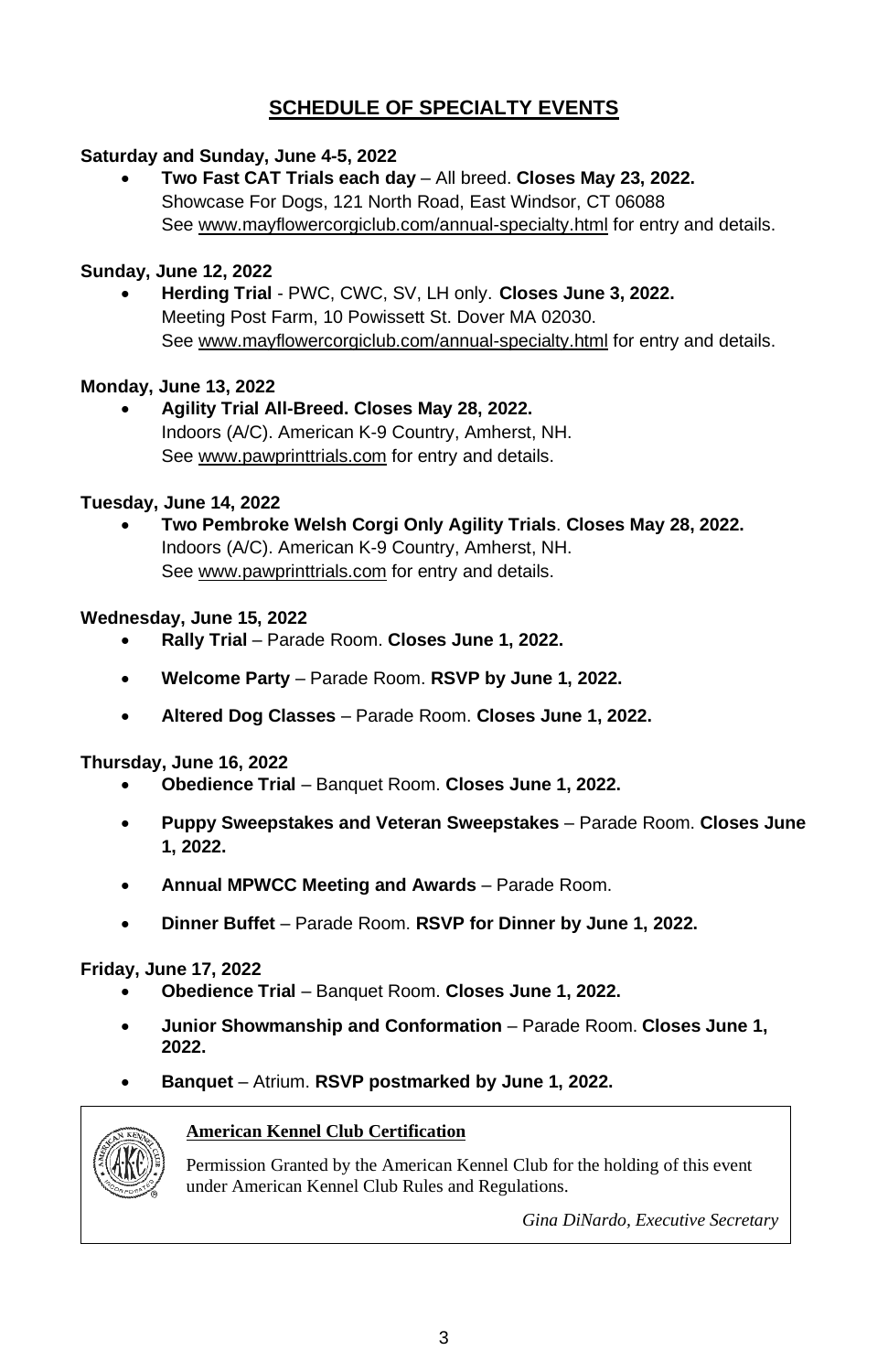### **Boxboro Regency 242 Adams Place, Boxborough, MA 01719 TEL: (978) 263-8701 FAX: (978) 263-0518 [reservations-frontdesk@boxbororegency.com](mailto:Reservations-frontdesk@boxbororegency.com)**

### **ACCOMMODATIONS**

*Rooms are available at Group Rates by stating when you make reservations that you are with the Mayflower Pembroke Corgi Group.* Room Rates are \$124.00 for Single or Double occupancy, \$134.00 for Triple occupancy and \$144.00 for Quad occupancy plus 11.7% tax. **Group Rate applies only to reservations made before May 22, 2022.** Make reservations directly with the hotel. Check-in time is 3:00P.M. Checkout time is 12:00 Noon**.** Early departure fee applies if plans change after check-in. *Note: If you have special needs, notify the hotel at the time of your reservation and request confirmation from the hotel that your request can be accommodated.* There is a \$35.00 non-refundable pet fee and a \$150.00 refundable damage deposit required at the time of check-in for all rooms that will have dogs in them. Guests paying cash must pay an additional \$100 damage deposit per owner.

- All dogs must be crated while in rooms.
- Plastic must be placed under crates.
- All dogs must be on leash on hotel grounds except when in the ring.
- **No Bathing or Grooming of Dogs in Rooms**. Use the grooming area for grooming or groom outside. There will be one or more designated dog bathing rooms with hot and cold water near the grooming area. Bring your own towels.
- **No Dogs in Restaurants or Eating Areas**.
- Walk dogs in designated areas only. **CLEAN UP AFTER YOUR DOG, PLEASE.**

### **MAKE RESERVATIONS BY MAY 22, 2022 TO OBTAIN THE MPWCC GROUP RATE.**

### **Directions to the Boxboro Regency Hotel:**

From the West: Take I-290 East to Exit 26B (I-495 North) toward Lowell, then take Exit 28 (Route 111 East) toward Boxborough. Turn left onto Route 111, then turn right promptly onto Adams Place.

From the South: Take I-495 North toward Lowell, then take exit 28 (Route 111 East) toward Boxborough. At the top of the ramp, turn left onto Route 111, then right promptly onto Adams Place.

From the East: Take Route 3 North to Lowell, then take exit 30C (I-495 South). Follow I-495 South to Exit 28 (Route 111) for Boxborough. At the top of the ramp, bear right onto Route 111 and then make a right onto Adams Place shortly after crossing over I-495.

### **RVs**

- Overnight RV parking at the hotel is \$40.00 per night. To book, use the reservation form in this Premium List and mail directly to the hotel. No hookups or dumping at the hotel.
- RV Parking during the day in designated parking areas only.
- Local RV campgrounds include Pearl Hill State Park, West Townsend, MA [\(978-597-](tel:9785978802) [8802\)](tel:9785978802) & Spacious Skies Minute Man, Littleton, MA [\(978-772-0042\)](tel:(978)%20772-0042).

# **PLEASE VOLUNTEER!**

Any help you can offer is appreciated!

**Please contact Judy Pilat at [highlandfarm@msn.com](mailto:highlandfarm@msn.com) for a list of tasks we need help with!**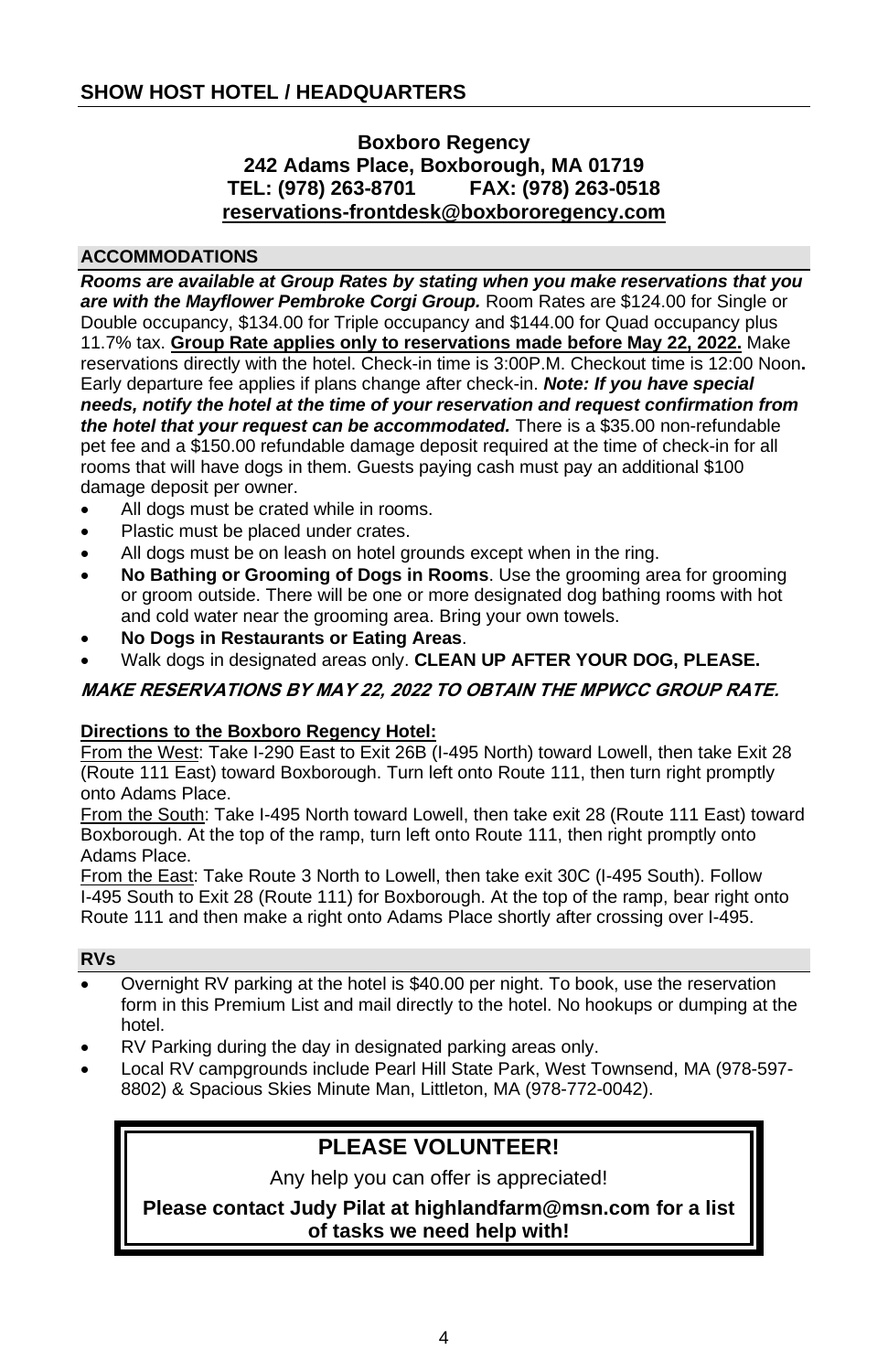*For the purposes of this premium list, "dog" is used generically to mean dogs and bitches unless otherwise indicated.*

| <u>sena enumeriten indian suomasponasin eposian</u>                            |                                              |  |
|--------------------------------------------------------------------------------|----------------------------------------------|--|
| <b>Regular Classes</b>                                                         | Non-Regular Classes – Single Dog Entries     |  |
| Puppy, 6 months & under 9 months                                               | <b>Veteran Classes**</b>                     |  |
| Puppy, 9 months & under 12 months                                              | Dogs, 8 years & under 10 years               |  |
| Dogs, 12 months & under 18 months                                              | Dogs, 10 years & under 12 years              |  |
| Amateur-Owner-Handler                                                          | Dogs, 12 years & over                        |  |
| Bred-by-Exhibitor Puppy, 6 months & under                                      |                                              |  |
| 12 months*                                                                     | Winners of each Veteran Class may compete    |  |
| Bred-by-Exhibitor Adult, 12 months of age                                      | in Best of Breed if otherwise undefeated the |  |
| and older                                                                      | day of the show.                             |  |
| American-Bred                                                                  |                                              |  |
| Open                                                                           |                                              |  |
| <b>Best of Breed</b>                                                           |                                              |  |
| Dogs and Bitches will be judged separately in Regular and Non-Regular Classes. |                                              |  |

*\* Winners of the Bred-By Exhibitor puppy will be eligible for the Best Bred-By Exhibitor*

*competition, not Best Puppy in Regular Classes.*

**CONFORMATION – Thirty-First Independent Specialty**

*\*\* Chapter 11, Section 8 of the Rules Applying to Dog Shows allows spayed bitches and neutered dogs to be shown in the Veteran, Stud Dog or Brood Bitch Classes at Independent Specialties.*

**Grand Champion Select**: At the judge's discretion, Grand Championship points may be awarded to Best of Breed, Best of Opposite Sex to Best of Breed, Select Dog and Select Bitch.

**Judge's Awards of Merit**: At the judge's discretion, an Award of Merit may be awarded to any dog or bitch present in the Best of Breed ring with the exception of Best of Breed, Best of Opposite Sex to Best of Breed, Select Dog, Select Bitch, Winners Dog and Winners Bitch. The number of Awards of Merit given out may not exceed 10% of the number entered for Best of Breed (with a rounding method used to determine the number).

### **Additional Competition**

Best Puppy in Regular Classes, Best Bred-by-Exhibitor, and Best Veteran in regular classes.

### **Non-Regular Classes Involving Multiple Dog Entries**

**Stud Dog Class**\*\*\*: For Stud Dog and two of their Get. Stud Dog must be entered in the Stud Dog Class and must be shown in the ring with its Get. Owner of the Stud Dog need not be the owner of the Get. Unit only will be judged based on the merits of the Get. Each dog making up the Get must be individually entered in a Regular Class, Best of Breed Competition or other Non-Regular Class.

**Brood Bitch Class\*\*\*:** Same as Stud Dog except substitute Brood Bitch for Stud Dog and Produce for Get.

*\*\*\*As the judge's decision in the Stud Dog and Brood Bitch Classes will be based on the merits of more than one dog or bitch, none of the dogs or bitches making up the entry awarded first in these Classes will be eligible to compete for Best of Breed by virtue of winning the Class.*

### **SWEEPSTAKES**

Sweepstakes is open to all dogs and bitches at least 6 months of age and under 18 months of age on the day of the Sweepstakes and who have NOT earned the title of Champion of Record before the closing date of entries. Sweepstakes entries must also be entered in one or more of the Regular Classes at the regular entry fee.

Sweepstakes entries must be made at the same time that the Regular Class entries are made and on the same entry form. Entries in the Sweepstakes Classes may be handled by anyone in good standing with the American Kennel Club.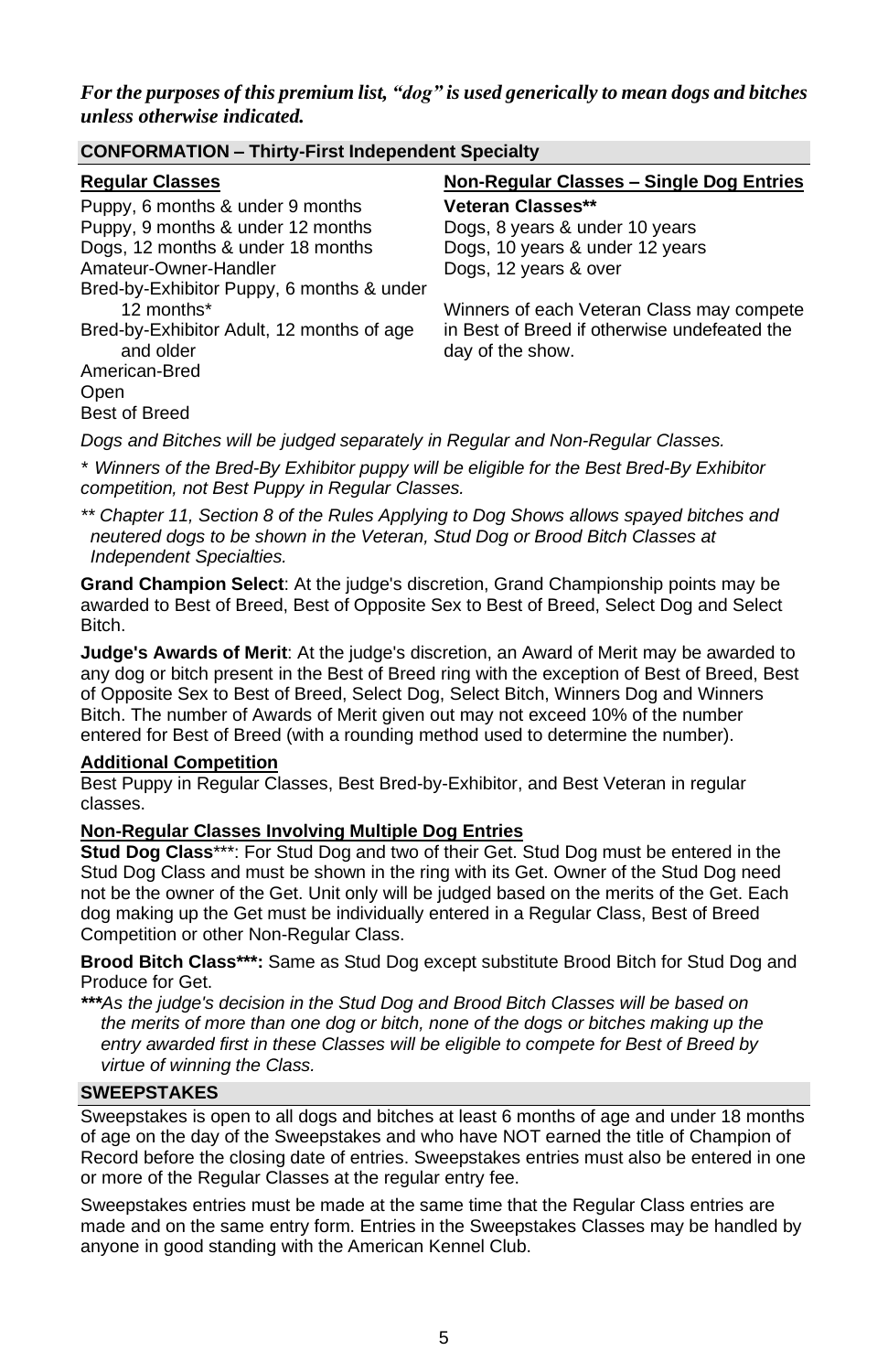### **Class Divisions for Sweepstakes Veteran Sweepstakes**

Puppy Dogs 6 months & under 9 months Puppy Dogs 9 months & and under 12 months Junior Dogs 12 months & under 15 months Junior Dogs 15 months & under 18 months

Veteran Dogs, 8 yrs & under 10 yrs Veteran Dogs, 10 yrs & under 12 yrs Veteran Dogs, 12 yrs old & over

### *Dogs and Bitches will be judged separately in Sweepstakes and Veteran Sweepstakes*

### **Prize Money: Sweepstakes & Veteran Sweepstakes**

After 30% from all Sweepstakes entries has been deducted by the Club for expenses, prize money is divided as follows:

| Best of Opposite Sex to Best in Sweepstakes 35% of remainder |  |
|--------------------------------------------------------------|--|

### **JUNIOR SHOWMANSHIP**

AKC Junior Handler numbers are required for entry in Junior Showmanship Competition. Information about Junior Handler numbers may be obtained from the American Kennel Club: Junior Showmanship, PO Box 900051, Raleigh, NC 27675, calling 919-233-9767 or E-Mail to juniors@akc.org.

### **Entry form MUST be completed with the necessary information, otherwise the entry in Junior Showmanship cannot be accepted.**

NOVICE: This Class shall be for boys and girls who are at least 9 years old and under 18 years old on the day of the show and who at the time entries close have not won three (3) first place awards, with competition present, in a Novice Class at an AKC licensed or member show. Classes offered are Novice Jr.Age 9 to 12, Novice Inter Age 12 to 15 and JS Novice Sr. Age 15 to 18.

OPEN: This Class shall be for boys and girls who are at least 9 years old and under 18 years old on the day of the show and who have won three first place awards in a Novice Class in an AKC licensed or member show, with competition present in the Novice Class. Juniors who according to their records have completed the requirements to compete in the Open Class but whose status has not been unconfirmed by the American Kennel Club are limited to competing in the Open Class for a period of 90 days from the date of the show in which the Junior completed the requirements. Classes offered are Open Jr. Age 9 to 12, Open Inter Age 12 to 15 and Open Sr. Age 15 to 18.

MASTER: This Class will be for boys and girls who are at least 9 years old and under 18 years on the day of the show and who have won 10 Best Junior wins with competition. The calendar for this Class will be consistent with the eligibility dates for the AKC National Championship. All Juniors meeting the criteria for this Class are required to enter the Master Class and must change their entry the day of the show if entries have already closed. Once the eligibility timeframe for that year has passed all participants return to the Open Class to complete for the following year.

BEST JUNIOR: The Junior Handler who placed first in each of the regular Junior Showmanship Classes, if undefeated in any other Junior Showmanship Class at this show, shall automatically be eligible to compete.

*NOTICE: Juniors who substitute for the original dog they have entered in the Junior Showmanship Classes with dogs that are not entered in one of the offered Classes at this show must remit the Junior Showmanship only entry fee with their substitution.*

### **OBEDIENCE TRIAL CLASSES**

Bitches in season are not permitted to compete in Obedience or Rally trials. The club will refund all but \$12.00 of the entry fee for bitches in season when a Veterinarian's Certificate is presented to the Show Superintendent at least 30 minutes prior to the start of scheduled judging. **Regular Obedience Classes (Thursday & Friday)**

| Regular Obedience Classes (Thursuay & Friday)             |             |               |  |
|-----------------------------------------------------------|-------------|---------------|--|
| Novice A & B                                              | Open A & B  | Utility A & B |  |
| <b>Optional Titling Obedience Classes (Thursday Only)</b> |             |               |  |
| Graduate Novice                                           | Versatilitv |               |  |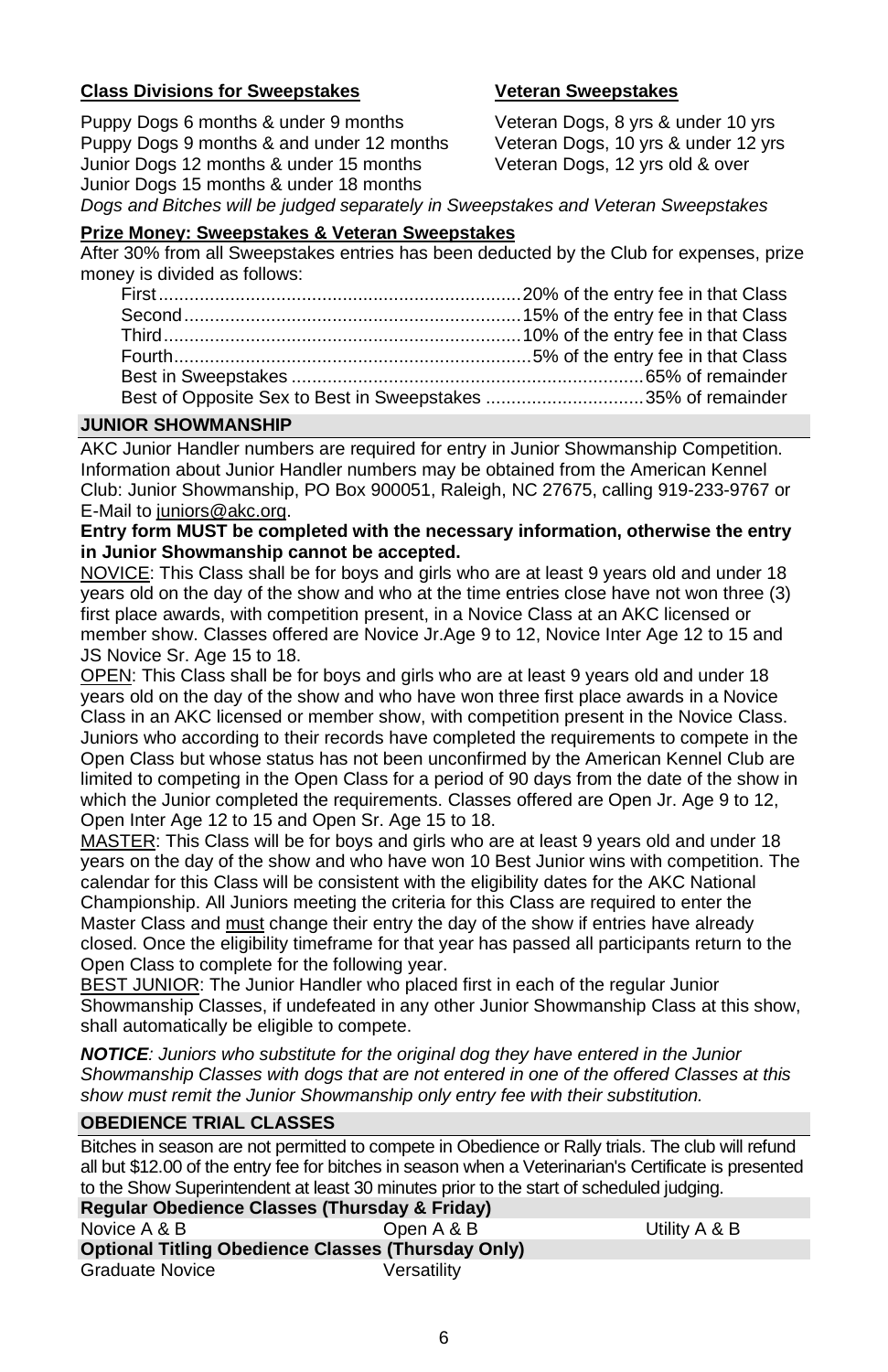#### **Optional Titling Obedience Classes (Thursday & Friday)** Beginner Novice A & B

**Preferred & Alternative Obedience Classes (Thursday & Friday)** Preferred Novice **Preferred Open** Preferred Preferred Utility **Non-Regular Obedience Classes (Thursday)**

- **Veteran Class**: This Class is for dogs that have an Obedience title and are 8 or more years old on the day of the trial. The exercises will be performed and judged as in the Novice Classes.
- **Brace Class**: This Class is for dogs capable of performing Novice exercises. Dogs need not be owned by the same person but will be handled by one handler. A separate official entry form must be completed in full for each dog entered. (See reduced entry fee.)
- **Preferred Novice Team Class**: Four dogs will simultaneously perform the exercises specified in the AKC Preferred Novice Class. Two judges will call and score the class. For the stay exercises, members of each team will perform a sit stay-walk around the ring. The final exercise will be a down stay, get your leash. The final exercise will be a down-stay-get your leash. A separate entry form must be completed for each dog. A 5th alternate may be entered. (See reduced entry fee.)
- **Recall Class**: This class is for dogs capable of performing a Beginner Novice recall. The purpose is to promote speed, enthusiasm and accuracy. Each dog will perform 5 recalls from different points in the ring. There are no finishes. Dogs will be timed from the first recall to the completion of the final recall. Deductions for poor or no fronts, and extra commands. Placements will be determined by a combination of accuracy and time. Dogs will not be judged between recalls. Dogs must be under reasonable control. (See reduced entry fee) Go to [www.mayflowercorgiclub.org/annual](http://www.mayflowercorgiclub.org/annual-specialty.html)[specialty.html](http://www.mayflowercorgiclub.org/annual-specialty.html) for a detailed class description.

*Move-ups are permitted according to Obedience Regulations, CHAPTER 1, SECTION 16.*

|          | <b>RALLY TRIAL CLASSES</b> (Ring Size will be a minimum of 40' x 50') |            |             |         |
|----------|-----------------------------------------------------------------------|------------|-------------|---------|
| Novice A | Intermediate                                                          | Advanced A | Excellent A | Masters |
| Novice B |                                                                       | Advanced B | Excellent B |         |

### **Non-Regular Rally Classes**

**Rally Pairs (Novice):** The Rally Pairs Class consists of competition by one handler working two dogs at one time through a novice rally course.

**Rally Team (Novice):** The Rally Team Class is a non-regular competition consisting of four handlers who work their dogs individually through a novice course with the time running continuously. Five dogs may be entered, one considered an alternate for which no entry fee will be required.

### **SPECIAL ATTRACTION**

**Altered Dog Classes (Participation counts toward the Versatile Challenge Award)**

The Altered Dog Classes will be judged during the Welcome Party on Wednesday evening. Dogs and bitches will be judged together and may only be entered in one Class. Four Classes are offered, as follows:

- Altered Veteran (8 years old & older)
- Altered Fluffy
- Altered with an AKC Performance Title (Obedience, Rally, Agility, Herding, Coursing, or Tracking). *AKC Champions of Record are not eligible for this Class.*
- Altered Open (*6 months old & over, including Champions of Record*)

No competition for Best Altered Dog or Bitch.

AKC. ILP or PAL numbers are required for entry.

**Note:** To assist participants preparing dogs for Altered Classes, volunteers will be available in the grooming area approximately 1 hour before the Classes to help entrants prepare their dogs.

## **THE VERSATILE CORGI CHALLENGE**

The purpose of this fun multi-event awards competition is to encourage exhibitors to enjoy the versatility of our breed and to recognize outstanding achievements across Specialty events. Entry fee is \$5.00. Dogs should be entered in 2 or more Specialty venues –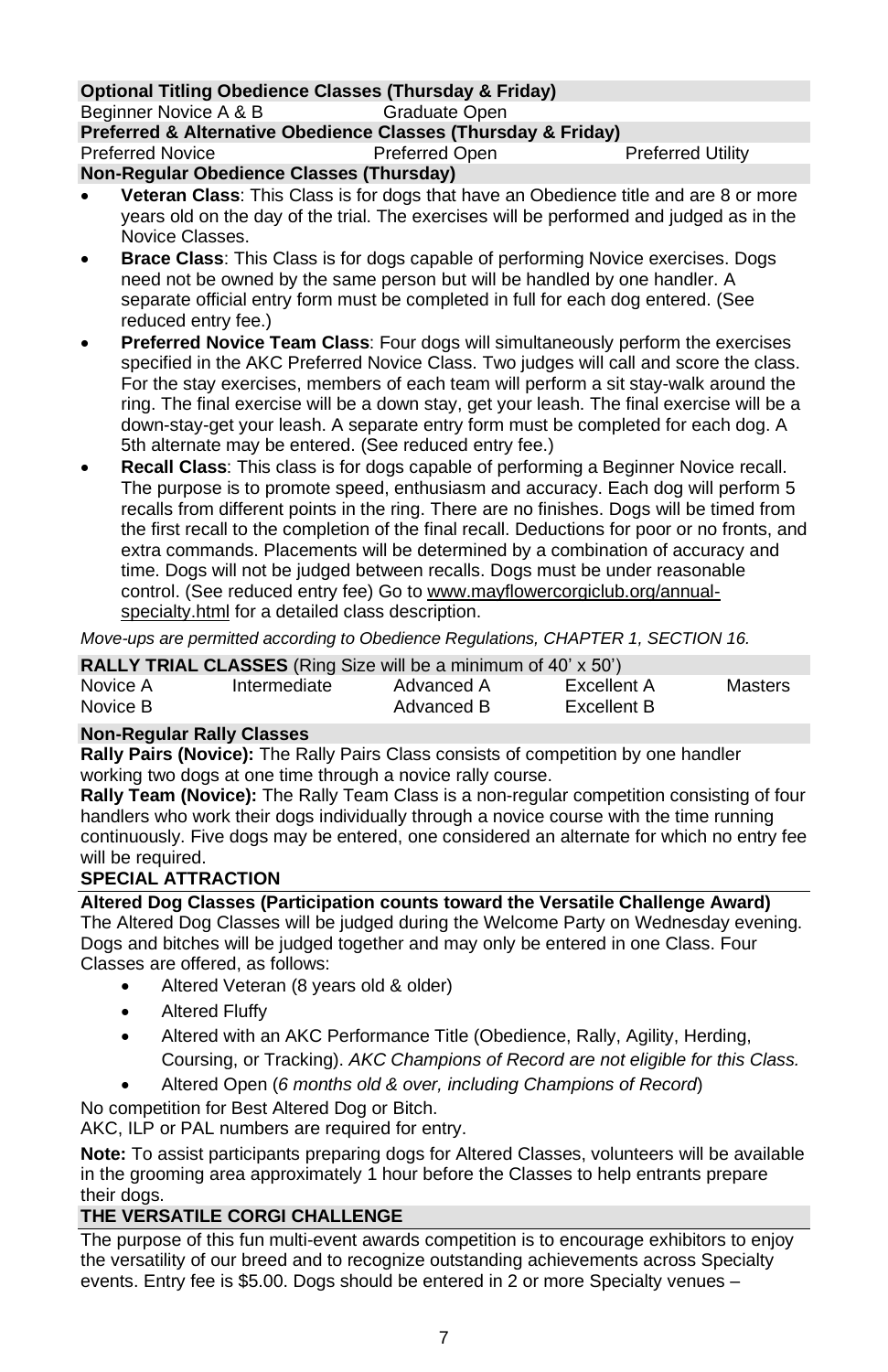Tracking, Fast CAT, Herding, Corgi only agility, Rally, Obedience (any class), altered dog, and/or conformation. The scoring system assigns points for participation, qualifying and placements in each of the venues. Each entrant will receive an exhibitor memento. Prizes and rosettes will be awarded to the highest scoring dogs. Special awards for veteran dogs, novice A exhibitors, junior exhibitor and breeder of the highest scoring dog. A separate entry form is on the back page of the premium list. A detailed description of scoring is available at [www.mayflowercorgiclub.org/annual-specialty.html.](http://www.mayflowercorgiclub.org/annual-specialty.html) **Volunteers needed to assist with recording results from various venues. Contact Performance Chair Tibby Chase (tibbyluke@yahoo.com) if you can help, or if you have any questions.**

### **PRIZE RIBBONS**

*Each participant in a Regular or Non-regular Veteran Class and each Veteran in Altered Dog will receive a special Rosette prepared with the Veteran's AKC registered name & title(s) as entered on the entry. One Rosette per Veteran.*

# **CONFORMATION**

| Requiar Gasses |                                          |
|----------------|------------------------------------------|
|                |                                          |
|                |                                          |
|                |                                          |
|                |                                          |
|                |                                          |
|                | Reserve Winners  Purple & White Rosette  |
|                | Best of Winners Blue & White Rosette     |
|                | Best of Breed  Purple & Gold Rosette     |
|                | Best of Opposite Sex Red & White Rosette |
|                |                                          |
|                |                                          |
|                |                                          |
|                |                                          |

### **Regular Classes Sweepstakes & Non-Regular Classes\***

| Third Prize Light Green Ribbon               |  |
|----------------------------------------------|--|
|                                              |  |
| Best of Sweepstakes Pink & Green Rosette     |  |
| Best of Opposite in Sweeps  Lavender Rosette |  |

#### **Additional Competitions**

| Best Puppy in Regular Classes  Green Rosette  |  |
|-----------------------------------------------|--|
| Best Bred-by-Exhibitor Green Rosette          |  |
| Best Veteran in Regular Classes Green Rosette |  |
| Best Junior in Show  Rose & Green Rosette     |  |
| e awarded at this show                        |  |

*New Title Ribbons will be awarded at this show.*

### **OBEDIENCE**

# **Regular, Preferred & Optional Titling Classes\*\* Non-Regular Classes**

| Qualifying Score Dark Green Ribbon Highest Scoring Veteran  Green Rosette            |  |
|--------------------------------------------------------------------------------------|--|
|                                                                                      |  |
|                                                                                      |  |
|                                                                                      |  |
|                                                                                      |  |
|                                                                                      |  |
|                                                                                      |  |
| Highest Scoring Champion in Regular, Preferred & Veteran Classes Green Rosette       |  |
| Highest Scoring Herding Titled in Regular, Preferred & Veteran Classes Green Rosette |  |
| Highest Scoring Agility Titled in Regular, Preferred & Veteran Classes Green Rosette |  |
| Highest Scoring Tracking Titled in Regular, Preferred & Veteran ClassesGreen Rosette |  |
|                                                                                      |  |
|                                                                                      |  |
|                                                                                      |  |

# **RALLY**

#### **Regular Classes \*\* Non-Regular Classes**

| Qualifying Score  Dark Green Ribbon                                                           |  |  |
|-----------------------------------------------------------------------------------------------|--|--|
| Highest Combined Scoring in Advanced B and Excellent B Classes Blue and Green Rosette         |  |  |
| Highest Combined Scoring in Advanced B, Excellent B and Masters Classes Blue & Red Rosette    |  |  |
| ** Dikkono/Dooottoo in Dogular, Droformad and Ontional Titling Obodiones Classes and in Dolly |  |  |

*\*\* Ribbons/Rosettes in Regular, Preferred and Optional Titling Obedience Classes and in Rally Classes are awarded only with a qualifying score.*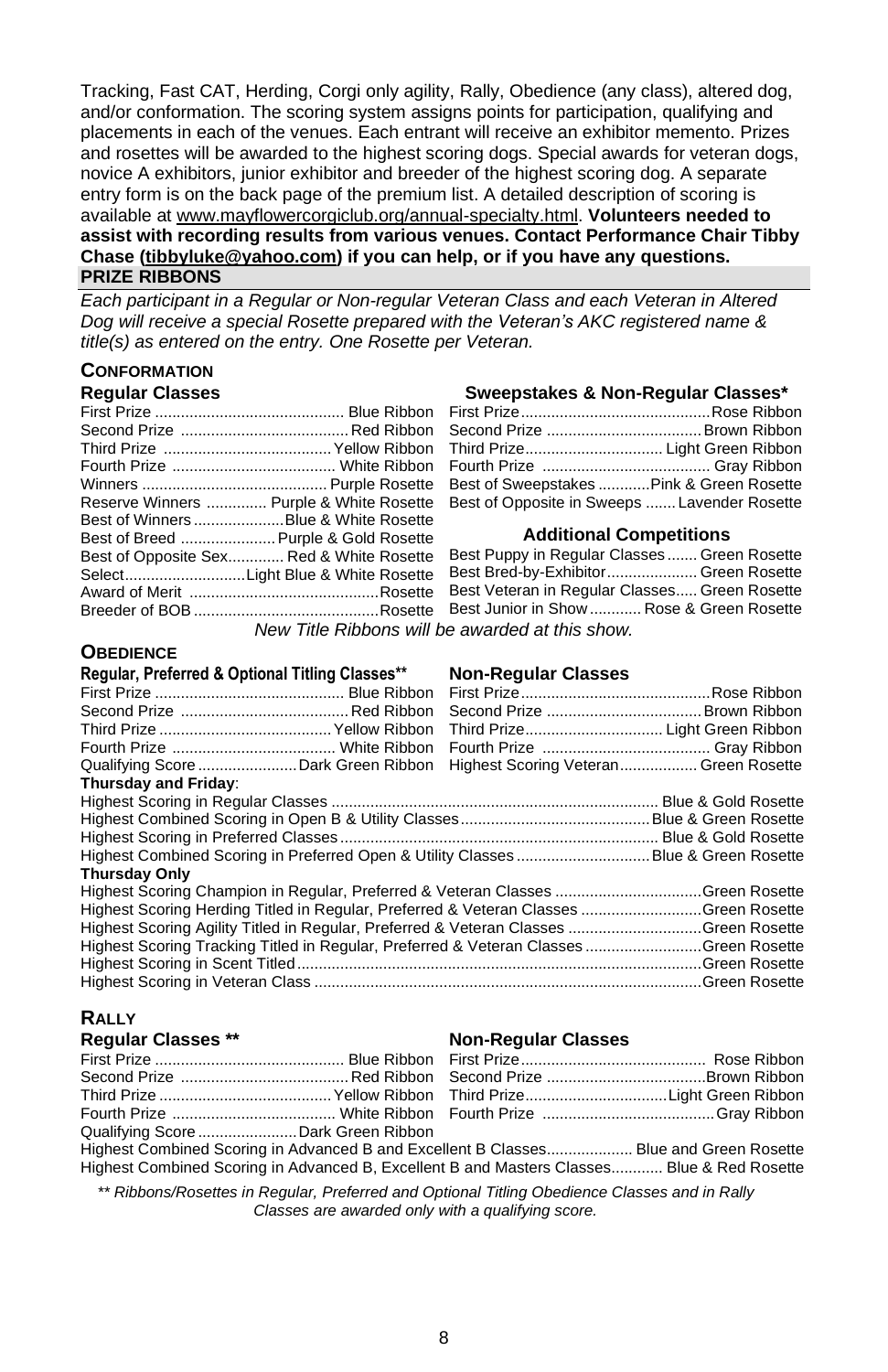### **SPECIAL PRIZES**

A custom designed prize by artist Nancy Oehlhof will be awarded to each of the following winners:

**Conformation:** Best of Breed, Best of Opposite Sex, Best of Winners, Winners Dog, Winners Bitch, Reserve Winners Dog, Reserve Winners Bitch, Best Veteran, Best Puppy, Best Bred-by-Exhibitor, and Best Junior Handler.

**Sweepstakes:** Best in Sweepstakes, Best of Opposite Sex, Best Veteran and Best of Opposite Sex Veteran.

**Obedience:** Highest Scoring In Regular Classes; Highest Scoring In Preferred Classes; Highest Combined Score in Open B & Utility Classes; Highest Combined Score in the Preferred Open B and Utility Classes; From the Regular, Preferred Veteran Classes: Highest Scoring Champion of Record, Highest Scoring Herding Titled, Highest Scoring Agility Titled, Highest Scoring Tracking Titled, Highest Scoring Scent Titled in Regular, Preferred and Veteran Classes, and Highest Scoring Veteran. Special prizes will only be awarded for Thursday classes.

**Rally:** Highest Combined Score in Advanced B & Excellent B Classes, Highest Combined Score in Advanced B, Excellent B & Master Classes.

*Additional prizes will also be awarded to the following winners:*

|  | Best Puppy in Regular Classes Georgiana Marshall Perpetual Trophy &                                                 |
|--|---------------------------------------------------------------------------------------------------------------------|
|  | Golden Gate Pembroke Welsh Corgi Fanciers, Inc. offers                                                              |
|  | a ceramic plate with an original design created by Pat Jensen                                                       |
|  |                                                                                                                     |
|  | Highest Scoring Dog in Obedience Regular Classes  Marge Wherry Trophy                                               |
|  |                                                                                                                     |
|  | 1 <sup>st</sup> - 4 <sup>th</sup> in Obedience Regular, Preferred, Optional Titling & Non-regular Classes (Thursday |
|  |                                                                                                                     |
|  |                                                                                                                     |

### **ENTRY FEES**

Each Entry Fee includes a \$0.50 AKC Recording Fee and a \$3.00 AKC Event Service Fee for the first entry in each Conformation, Obedience and Rally Class. The Club giving the show collects these fees and pays them to the AKC. (AKC Rules Applying to Dog Shows, Chapter 11, Section 2) **CONFORMATION**

| First Entry of a Dog except Puppy, Veteran or Stud Dog/Brood Bitch \$34.00                       |  |
|--------------------------------------------------------------------------------------------------|--|
|                                                                                                  |  |
|                                                                                                  |  |
|                                                                                                  |  |
|                                                                                                  |  |
|                                                                                                  |  |
| <b>OBEDIENCE</b>                                                                                 |  |
|                                                                                                  |  |
|                                                                                                  |  |
|                                                                                                  |  |
| Separate entry forms must be submitted for each dog in Brace or Team. However, there is only one |  |
| entry fee per unit. Entry forms should be submitted together.                                    |  |
| <b>RALLY</b>                                                                                     |  |
|                                                                                                  |  |
|                                                                                                  |  |
|                                                                                                  |  |
|                                                                                                  |  |
| Separate entry forms must be submitted for each dog in Pairs or Team. However, there is only one |  |
| entry fee per unit. Entry forms should be submitted together.                                    |  |
| <b>SPECIAL ATTRACTION</b>                                                                        |  |
|                                                                                                  |  |
|                                                                                                  |  |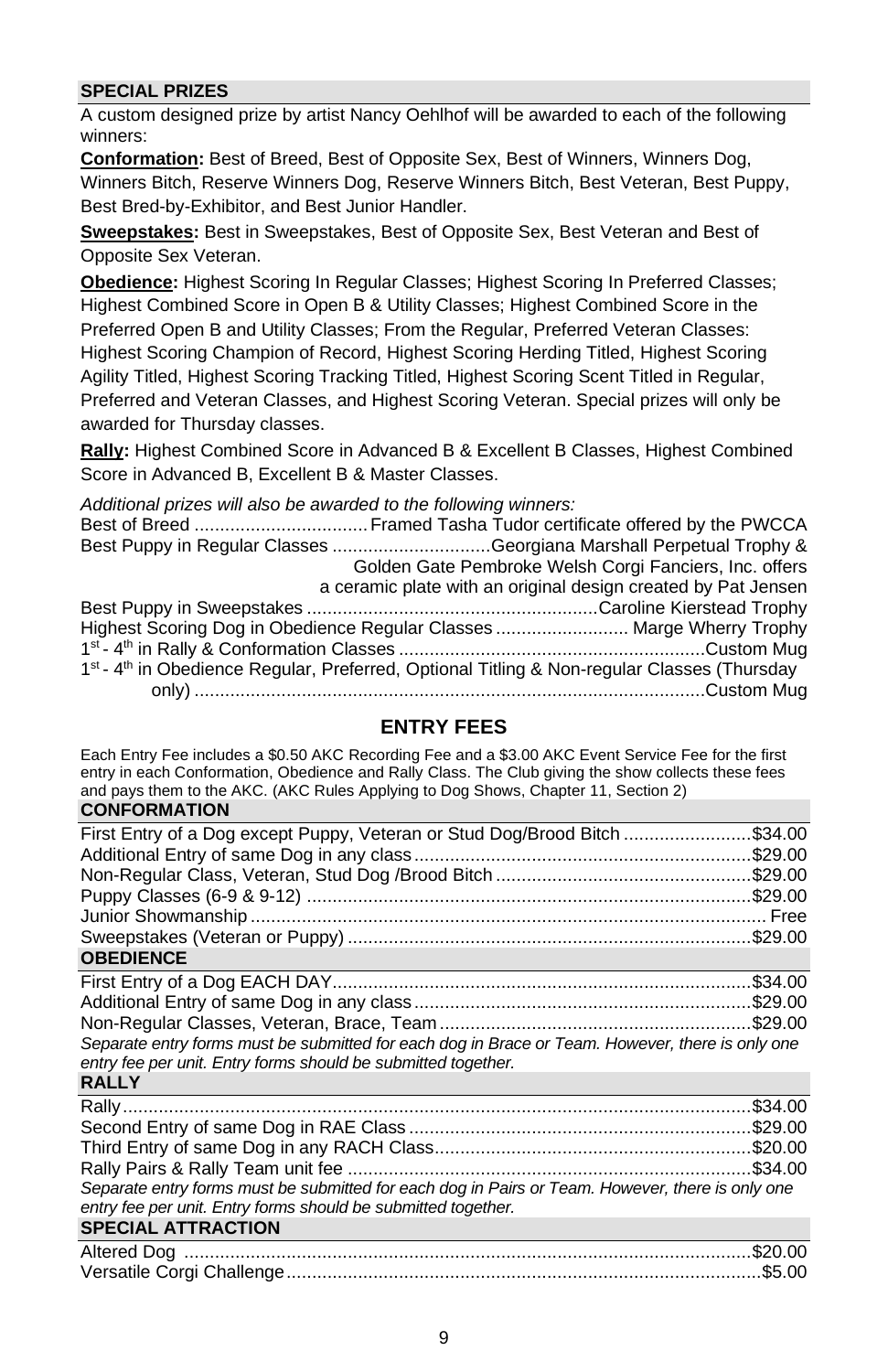### **WELCOME PARTY (Wednesday)**

6:30PM. Join your fellow exhibitors for the Welcome Party in the Parade Room. Stay and watch the altered classes! Reservations for dinner are \$20.00 per person. You do not need to have a dinner reservation to attend the Welcome Party. Your party reservation is not refundable.

### **MPWCC MEMBERSHIP MEETING (Thursday)**

A membership meeting and annual awards presentation will start one hour following the completion of Sweeps and Obedience in the Parade Room. The meeting is open to all.

### **EVENING BUFFET (Thursday)**

Spend a lovely, relaxing evening with new or old friends. No hassle, no travel!! Cost is \$32.00. Your buffet reservation is not refundable.

### **BANQUET (Friday)**

Cash Bar one hour before dinner. Dinner will be a buffet. The cost is \$42.00 per person. The Banquet reservations are not refundable. Reservations for the banquet must be made using the RSVP form, included here or online at mayflowercorgiclub.square.site. Banquet reservations are non-refundable.

### **GROOMING SPACE**

Spaces (1-3) cost \$20 per space. Four or more spaces are \$17 per space. **If you want to groom with friends, get together and request the number of spaces on one RSVP form under one name.** This will guarantee that you will groom together. Grooming Space must be requested by the RSVP closing date to obtain the quantity discount. *Contact Christine Kurker at [ckurker@gmail.com](mailto:ckurker@gmail.com) with any questions.*

### **RAFFLE**

Take a chance to win the following donated items:

- Handmade quilted item by Ruth Haynes
- Outdoor grill donated by Sam and Karen Baker
- Cooler donated by Mary DeToma
- Camping (ringside) chair donated by Judy Pilat
- Performance gift basket donated by the Performance Committee
- Wine basket donated by Dolores Bechard

Raffle tickets for these unique items are just \$2.00 each. Or you can purchase 6 tickets for \$10.00, or 20 for \$15.00. Pre-order on RSVP Form. Tickets can also be purchased at the Specialty.

### **HOSPITALITY DONATION**

Help us continue our reputation for great hospitality by making a donation to provide morning coffee and afternoon refreshments!

Mail your check made payable to MPWCC to Mari Carroll, 4 Linden Street, Westport, CT 06880 or pay online at [hospitality-2022.square.site.](https://hospitality-2022.square.site/) (This link is also available from Mayflower's website at [www.mayflowercorgiclub.org/a](http://www.mayflowercorgiclub.org/)nnual-specialty.html.)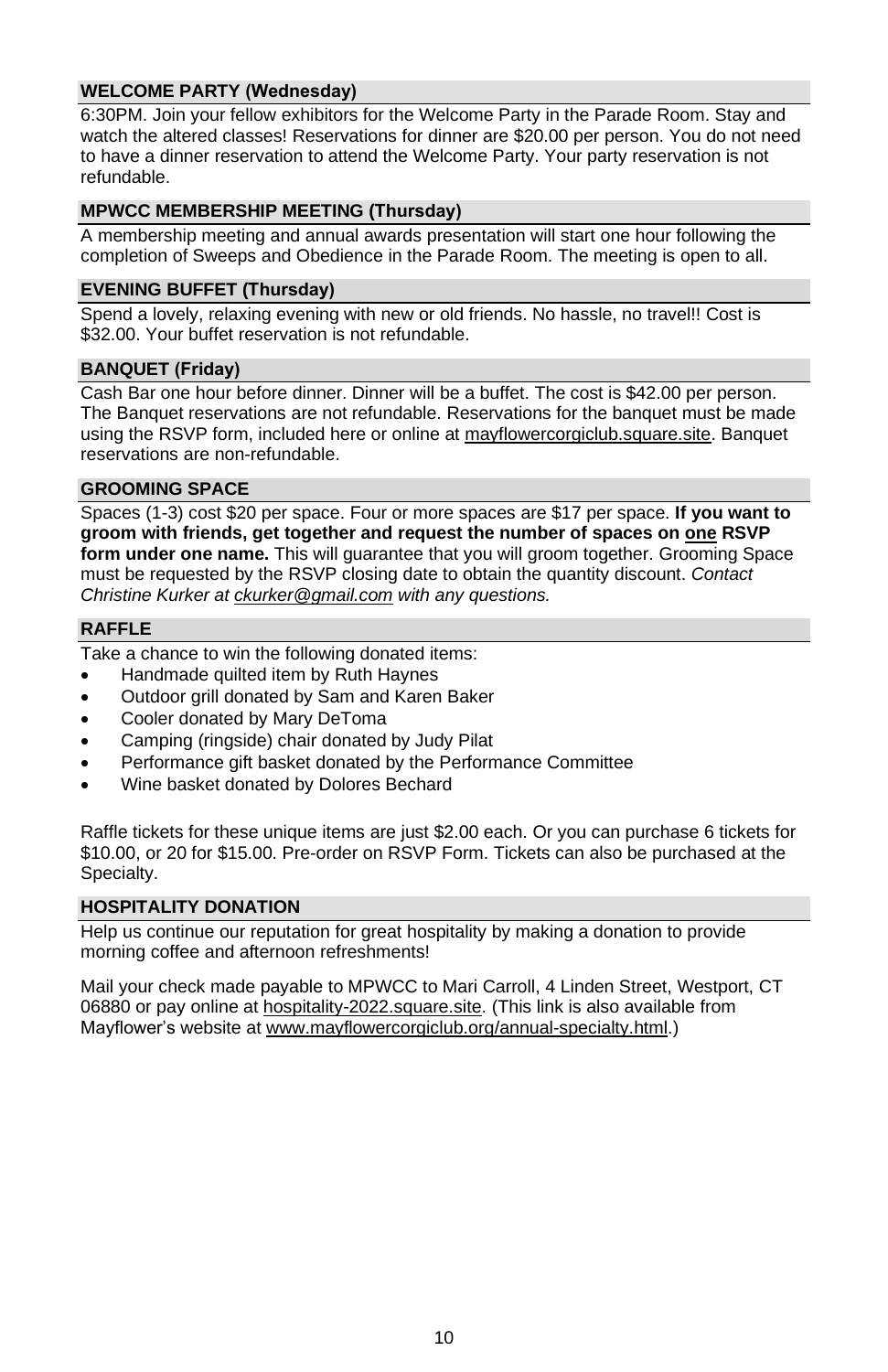

# **31st MPWCC Annual Specialty RSVP Form**

### *Please return this form postmarked before / on June 1, 2022, or RSVP with a credit card at [mayflowercorgiclub.square.site.](http://mayflowercorgiclub.square.site/)*

| Name:              |  |
|--------------------|--|
| <b>Address:</b>    |  |
| City, State & Zip: |  |
| Phone:             |  |
| Email:             |  |

| <b>ITEM</b>                                                                                                                                                             | <b>PRICE</b>                                                  | # of<br><b>EACH</b> | EXT.<br><b>PRICE</b> |
|-------------------------------------------------------------------------------------------------------------------------------------------------------------------------|---------------------------------------------------------------|---------------------|----------------------|
| <b>Meals</b>                                                                                                                                                            |                                                               |                     |                      |
| Welcome Party (Wed)                                                                                                                                                     | \$20                                                          |                     | \$                   |
| Thursday Eve Buffet                                                                                                                                                     | \$32                                                          |                     | \$                   |
| <b>Buffet Banquet (Fri)</b>                                                                                                                                             | \$42                                                          |                     | \$                   |
| Other                                                                                                                                                                   |                                                               |                     |                      |
| Grooming Space                                                                                                                                                          | 1-3 spaces: \$20 / space<br>4+ spaces: \$17 / space           |                     | \$                   |
| Catalog                                                                                                                                                                 | \$10                                                          |                     | \$                   |
| <b>Tickets for Friday's Raffle</b>                                                                                                                                      |                                                               |                     |                      |
| Specify # of tickets per item:<br>Quilted Item <b>Example 20</b><br>Cooler ____________________<br>Chair __________________<br>Gift Basket<br>Wine Basket _____________ | 1 Ticket: \$2,00<br>6 Tickets: \$10.00<br>20 Tickets: \$15.00 |                     | \$                   |
| <b>Hospitality</b>                                                                                                                                                      |                                                               |                     |                      |
| Your donation to help pay for refreshments is greatly appreciated.<br>Please include your donation amount here!                                                         |                                                               |                     | \$                   |
|                                                                                                                                                                         | PLEASE INFORM US IF YOU HAVE ANY DIETARY NEEDS:               | <b>TOTAL:</b>       | \$                   |

Mail this RSVP page, along with appropriate U.S. funds payable to MPWCC, to: **Christine Kurker, 19 Vernon Road, Medway MA 02053**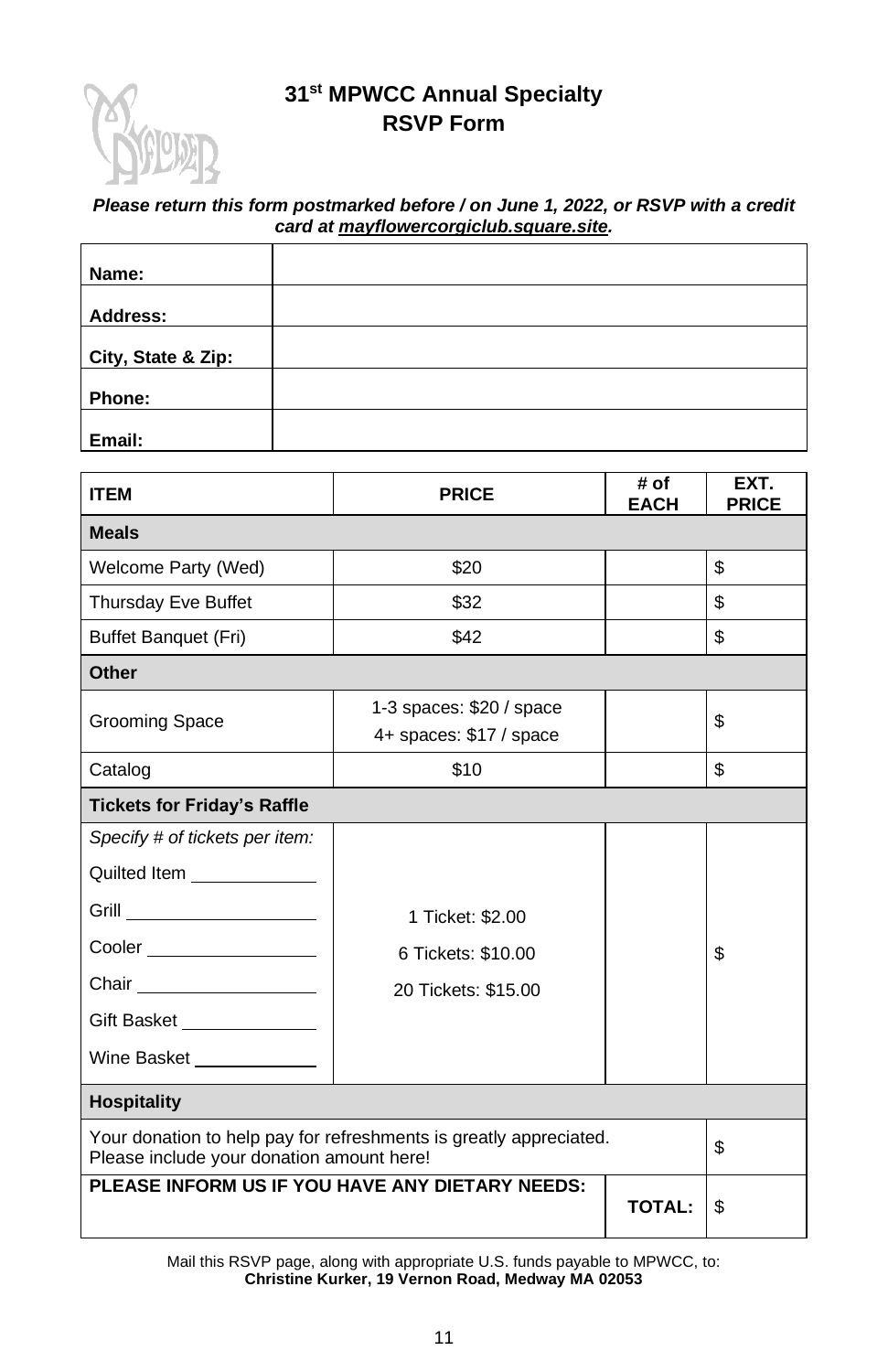### **NOTICE TO EXHIBITORS**

#### **ENTRY FEE:** See Page 9 for entry fees.

- **CLOSING DATE** for entries is 12:00 Noon, Wednesday, June 1, 2022 at the Show Superintendent's Office, after which entries cannot be accepted, cancelled or substituted except as provided for in Chapter 11, Section 6 of the Dog Show Rules.
- **THE SHOW** will be open from 7:00 A.M. to 8:00 P.M.
- **An AKC RECORDING FEE of \$.50 and an AKC Event Service Fee of \$3.00** will be required for each dog entered at any Licensed or Member Club Show. If a dog is entered in more than one class in one of these events, the AKC Recording Fee and Service Fee is to be collected on the first entry only (AKC Rules Applying to Dog Shows, Chapter 11, Section 2). All Recording Fees are paid to the American Kennel Club.
- **RETURNED CHECKS** do not constitute a valid entry fee. A charge of **\$20.00** will be made for each returned check. Subsequent returned checks from the same exhibitors may result in being placed on a **CASH ONLY** list.

AN ADMINISTRATIVE FEE of \$2.00 will be withheld from all refunds for entries cancelled before closing of entries.

#### **TELEGRAPH, TELEPHONE, E-MAIL and UNSIGNED ENTRIES CANNOT BE ACCEPTED.**

- **ENTRIES NOT ON OFFICIAL AKC ENTRY FORMS OR PHOTOCOPIES OF ENTRY FORMS** without the Agreement and Rules on the reverse side of the Official AKC Entry Form are **NOT ACCEPTABLE.**
- **MAIL ALL ENTRIES WITH FEES TO:** Rau Dog Shows, Ltd., P. O. Box 6898, Reading, PA 19610, Tel. 610-376-1880.
- **ONLINE ENTRIES MAY BE MADE AT:** www.raudogshows.com
- **ENTRIES RECEIVED WITHOUT FEES** will not be accepted.
- **ACKNOWLEDGEMENT OF ENTRIES** will be made as soon as practicable **SHOULD SUCH ACKNOWLEDGEMENT NOT BE RECEIVED BY THE EXHIBITOR** within a reasonable time, please notify Jim Rau Dog Shows at (610) 376-1880.
- **MAKE ALL CHECKS AND MONEY ORDERS PAYABLE TO JRDS.** Please mail checks or money orders with entries. The superintendent assumes no responsibility for cash sent through the mail.
- **ALL CREDIT CARD ENTRIES, REGARDLESS OF METHOD SUBMITTED,** are processed through the FAX program and will be charged a \$4.00 per dog per show processing fee.
- **CANADIAN EXHIBITORS** make fees payable in **U.S. FUNDS.**
- **NO ENTRY SHALL BE MADE AND NO ENTRY SHALL BE ACCEPTED WHICH SPECIFIES ANY CONDITIONS AS TO ITS ACCEPTANCE.**
- **ENTRY FEES** shall not be refunded in the event that a dog is absent, disqualified, excused by Veterinarian or Judge, or barred from competition by action of the Show Committee. If because of riots, civil disturbances or other acts beyond the control of the management it is impossible to open or to complete the show, no refund of the entry fee will be made. Extreme weather conditions, such as, but not limited to snow storms, hurricanes, lightning, extreme heat, must be considered for the health and safety of the dogs, exhibitors and spectators. The well-being of dogs, exhibitors and spectators is of paramount importance and, in the event it is necessary to cancel or stop the show before completion, no refund of entry fee will be made.
- **ERRORS ON ENTRY BLANKS:** Owners are responsible for errors in filling in the entry form, whoever may make such errors, and no entry fee will be refunded for any such errors or cancellation of entries after the published closing date.
- **NO REFUND FOR DUPLICATE ENTRIES:** We will make every effort to find all duplicate entries, but if a dog has been processed, no refund will be made.

#### **CONSULT JUDGING PROGRAM FOR TIME OF JUDGING**

**DOGS MAY ARRIVE** prior to their scheduled time of judging. **DOGS NOT REQUIRED** for further judging will be excused.

- **JUDGES WILL NOT WAIT FOR ANY DOG HOLDING UP A CLASS.** Owners or agents alone are responsible for the presence of their dogs in the judging ring when their Classes are called to be judged. The show-giving club and the Superintendent have no obligation or responsibility for providing service through a public address system or stewards or runners for the purpose of calling or locating dogs that are not brought into the ring when required.
- **ALL DOGS PRESENT** must be held on leash or confined to a crate except when in the ring, grooming, or the exercise pen.
- **THE SHOW COMMITTEE/SUPERINTENDENT** will use due care and diligence for the welfare of dogs and exhibitors, but will not be responsible for, nor assume any liability for, an accident or misfortune involving dogs or exhibitors participating in this show.
- **CANINE COURTESY** Dogs shall be kept under control at all times. You are required to pick up after animals in your care.

**To find out about AKC event cancellations** call the AKC Event Cancellation Hotline 877-252-3229.

Refund and Cash award checks are void after 180 days and will NOT be re-issued.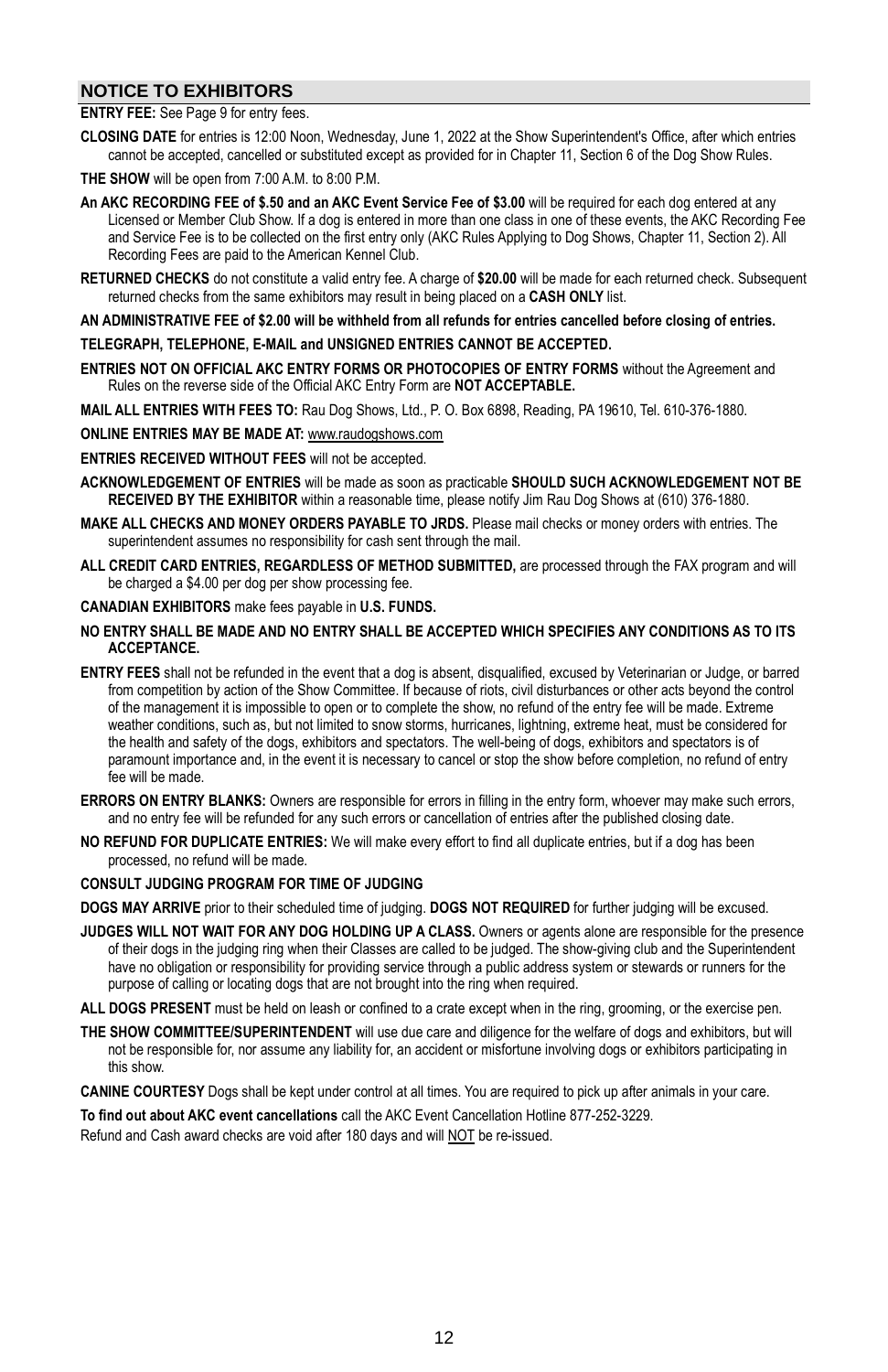### **OFFICIAL AMERICAN KENNEL CLUB ENTRY FORM**

**Mayflower Pembroke Welsh Corgi Club, Inc.**

Specialty Show, Obedience & Rally Trials

Boxboro Regency

242 Adams Place, Boxborough, MA 01719

❑ Wednesday, June 15, 2022 – Rally (#2022413006), Altered Dog

❑ Thursday, June 16, 2022 – Obedience #1, Sweepstakes & Veteran Sweepstakes (#2022413007)

❑ Friday, June 17, 2022 – Obedience #2 (#2022413011)

❑ Friday, June 17, 2022 – Conformation (#2022413011)

**ENTRY FEES:** See Page 9.

Ē

**CLOSING DATE** for entries is at 12:00 Noon, Wednesday, June 1, 2022 (at Superintendent's Office) after which time entries cannot be accepted, cancelled or substituted except as provided for in Chapter 11, Section 6 of the AKC Dog Show Rules.

**MAIL ALL ENTRIES** with fees to: Jim Rau Dog Shows, Ltd., P.O. Box 6898, Reading, PA 19610.

**MAKE ALL CHECKS and MONEY ORDERS** payable to J.R.D.S., LTD.

**CANADIAN EXHIBITORS** must make fees payable in **U.S. FUNDS.**

**I Enclose \$\_\_\_\_\_\_\_\_\_\_\_\_\_\_\_ for entry fees.**

**IMPORTANT -** Read carefully the instructions on reverse side before filling out. Numbers in the boxes indicate sections of the instructions relevant to the information needed in that box. **(PLEASE PRINT LEGIBLY)**

| BREED <sup>5</sup> Pembroke Welsh Corgi                                                                                                                                                                                                                                                                                                                                                                                                                                                                                                                                                                                                                                                                                                                                                                                                                                                                                  | VARIETY <sup>1</sup> |                                                                                                   | <b>SEX</b>    |                       |
|--------------------------------------------------------------------------------------------------------------------------------------------------------------------------------------------------------------------------------------------------------------------------------------------------------------------------------------------------------------------------------------------------------------------------------------------------------------------------------------------------------------------------------------------------------------------------------------------------------------------------------------------------------------------------------------------------------------------------------------------------------------------------------------------------------------------------------------------------------------------------------------------------------------------------|----------------------|---------------------------------------------------------------------------------------------------|---------------|-----------------------|
| DOG <sup>2,3</sup><br><b>SHOW</b><br><b>CLASS</b>                                                                                                                                                                                                                                                                                                                                                                                                                                                                                                                                                                                                                                                                                                                                                                                                                                                                        |                      | CLASS <sup>3</sup><br><b>DIVISION</b><br>Weight, color, etc.                                      |               |                       |
| <b>ADDITIONAL CLASSES</b><br>OBEDIENCE CLASS (Jump Height)                                                                                                                                                                                                                                                                                                                                                                                                                                                                                                                                                                                                                                                                                                                                                                                                                                                               |                      | RALLY CLASS (Jump Height)                                                                         |               | JR. SHOWMANSHIP CLASS |
| NAME OF (See Back)<br>JUNIOR HANDLER (If any)                                                                                                                                                                                                                                                                                                                                                                                                                                                                                                                                                                                                                                                                                                                                                                                                                                                                            |                      |                                                                                                   | <b>NUMBER</b> | JR. HANDLER           |
| <b>FULL</b><br><b>NAME</b><br>OF DOG                                                                                                                                                                                                                                                                                                                                                                                                                                                                                                                                                                                                                                                                                                                                                                                                                                                                                     |                      |                                                                                                   |               |                       |
| ПАКС <sup>®</sup> NO.<br>PAL/ILP NO.<br>FOREIGN REG NO. & COUNTRY                                                                                                                                                                                                                                                                                                                                                                                                                                                                                                                                                                                                                                                                                                                                                                                                                                                        | Enter number here    | DATE OF<br><b>BIRTH</b><br>PLACE OF<br>BIRTH (list country)<br>Do not print the above in catalog. |               |                       |
| <b>BREEDER</b>                                                                                                                                                                                                                                                                                                                                                                                                                                                                                                                                                                                                                                                                                                                                                                                                                                                                                                           |                      |                                                                                                   |               |                       |
| <b>SIRE</b>                                                                                                                                                                                                                                                                                                                                                                                                                                                                                                                                                                                                                                                                                                                                                                                                                                                                                                              |                      |                                                                                                   |               |                       |
| <b>DAM</b>                                                                                                                                                                                                                                                                                                                                                                                                                                                                                                                                                                                                                                                                                                                                                                                                                                                                                                               |                      |                                                                                                   |               |                       |
| ACTUAL OWNER(S) <sup>4</sup> (Please Print)<br>OWNER'S ADDRESS <b>ALCOHOL:</b> A CONTRACT A CONTRACT A CONTRACT OF A CONTRACT OF A CONTRACT OF A CONTRACT OF A CONTRACT OF A CONTRACT OF A CONTRACT OF A CONTRACT OF A CONTRACT OF A CONTRACT OF A CONTRACT OF A CONTRACT OF A CON                                                                                                                                                                                                                                                                                                                                                                                                                                                                                                                                                                                                                                       |                      |                                                                                                   |               |                       |
| <u>STATE The STATE STATE SIDE SERVER SERVER SERVER SERVER SERVER SERVER SERVER SERVER SERVER SERVER SERVER SERVER SERVER SERVER SERVER SERVER SERVER SERVER SERVER SERVER SERVER SERVER SERVER SERVER SERVER SERVER SERVER SERVE</u><br>CITY                                                                                                                                                                                                                                                                                                                                                                                                                                                                                                                                                                                                                                                                             |                      |                                                                                                   |               |                       |
| NAME OF OWNER'S AGENT                                                                                                                                                                                                                                                                                                                                                                                                                                                                                                                                                                                                                                                                                                                                                                                                                                                                                                    |                      |                                                                                                   |               |                       |
| I CERTIFY that I am the actual owner of the dog, or that I am the duly authorized agent of the actual owner whose name I have entered<br>above. In consideration of the acceptance of this entry, I (we) agree to abide by the rules and regulations of the American Kennel<br>Club in effect at the time of this event, and by any additional rules and regulations appearing in the premium list for this event, and<br>further agree to be bound by the "Agreement" printed on the reverse side of this entry form. I (we) certify and represent that the dog<br>entered is not a hazard to persons or other dogs. This entry is submitted for acceptance on the foregoing representation and<br>Agreement. I (we) agree to conduct myself (ourselves) in accordance with all such Rules and Regulations (including all provisions<br>applying to discipline) and to abide by any decisions made in accord with them. |                      |                                                                                                   |               |                       |
| SIGNATURE of owner or his/her agent<br>duly authorized to make this entry experience of the control of the control of the control of the control of the control of the control of the control of the control of the control of the control of the control of the cont                                                                                                                                                                                                                                                                                                                                                                                                                                                                                                                                                                                                                                                    |                      |                                                                                                   |               |                       |
| TELEPHONE #                                                                                                                                                                                                                                                                                                                                                                                                                                                                                                                                                                                                                                                                                                                                                                                                                                                                                                              |                      |                                                                                                   |               |                       |
| Are you a new exhibitor?<br>E-MAIL Address (An acknowledgement or receipt of entry may be sent to this e-mail address):                                                                                                                                                                                                                                                                                                                                                                                                                                                                                                                                                                                                                                                                                                                                                                                                  |                      | Owner/Handler Eligible?<br>Yes I                                                                  | <b>No</b>     |                       |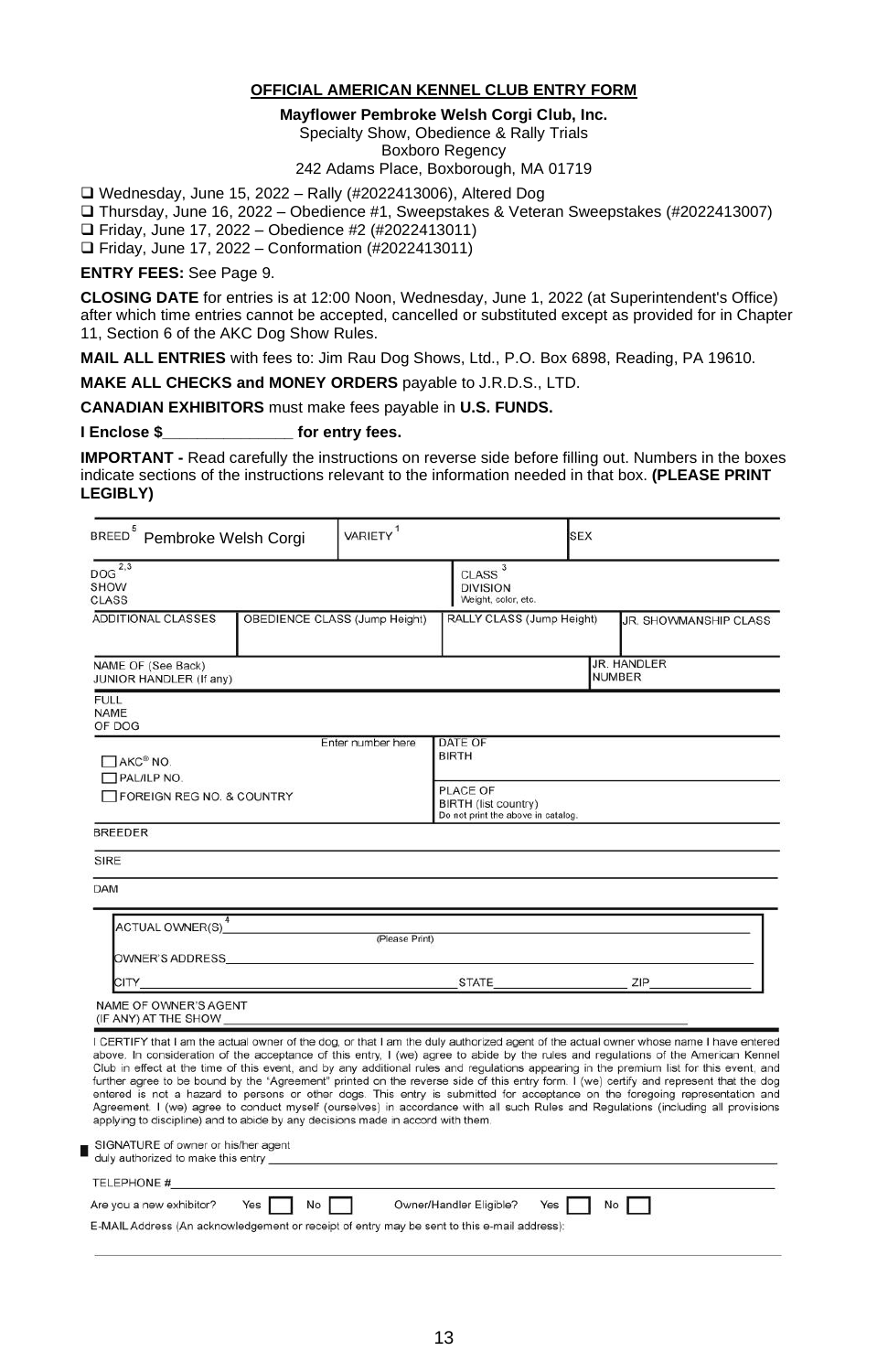AKC Rules, Regulations, Policies and Guidelines are available on the American Kennel Club Web site, www.akc.org.

#### **AGREEMENT**

I(we) agree that the club holding this event has the right to refuse this entry for cause which the club shall deem sufficient. In consideration of the acceptance of this entry and of the holding of this event and of the opportunity to have the dog judged and to win prizes, ribbons, or trophies, I (we) agree to hold the AKC, the event-giving club, their members, directors. governors, officers, agents, superintendents or event secretary and the owner and/or lessor of the premises and any provider of services thatare necessary to hold thisevent and any employeesorvolunteersof the aforementioned parties, and any AKC approved judge, judging at this event, harmless from any claim for loss or injury which may be alleged to have been caused directly or indirectly to any person or thing by the act of this dog while in or about the event premises or grounds or near any entrance thereto, and I (we) personally assume alresponsibility and liability for any such claim; and I(we) further agree to hold the aforementioned parties harmless from any claim for loss, njury or damage to this dog.

Additionally, I (we) hereby assume the sole responsibility for and agree to indemnify, defend and save the aforementioned parties harmless from any and all loss and expense (including legal fees) by reason of the liability imposed by law upon any of the aforementioned parties for damage because of bodly injuries, including death at any time resulting therefrom, sustained by any person or persons.including myself (ourselves), or on account of damageto property,arising out of or in consequence of my (our) participation in this event, however such, injuries, death or property damage may be caused, and whether or not the same may have been caused or may be alleged to have been caused by the negligence of the aforementioned parties or any of their employees, agents.or any other persons. I**(WE) AGREE THAT ANY CAUSE OF ACTION, CONTROVERSY OR CLAIM ARISING OUT OF OR RELATED TO THE ENTRY, EXHIBITION OR ATTEN DANCE AT THE EVENT BETWEEN THE AKC AND THE EVENT-GIVING CLUB (UNLESS OTHERWISE STATED IN ITS PREMIUM LIST) AND MYSELF (OURSELVES) OR AS TO THE CONSTRUCTION, INTERPRETATION AND EFFECT OF THIS AGREEMENT SHALL BE SETTLED BY ARBITRATION PURSUANT TO THE APPLICABLE RULES OF THE AMERICAN ARBITRATION ASSOCIATION. HOWEVER, PRIOR TO ARBITRATION ALL APPLICA BLE AKC BYLAWS, RULES, REGULATIONS AND PROCEDURES MUST FIRST BE FOLLOWED AS SET FORTH IN THE AKC CHARTER AND BYLAWS, RULES, REGULATIONS, PUBLISHED POLICIES AND GUIDELINES.**

#### **INSTRUCTIONS**

- 1. (Variety) if you are entering a dog ofbreed inwhich there are varietiesfor show purposes, pleasedesignate the particular variety you are entering, i.e., Cocker Spaniel (solid color black, ASCOB, parti-color), Beagles (not exceeding 13 in., over 13 in. but not exceeding 15 in.), Dachshunds (longhaired, smooth, wirehaired), Collies (rough, smooth), Bull Terriers (colored, white), Manchester Terriers (standard,toy),Chihuahuas (smooth coat, long coat), English Toy Spaniels (King Charles and Ruby, Blenheim and Prince Charles), Poodles (toy, miniature, standard).
- 2. The following categories of dogs may be entered and shown in Best of Breed competition: Dogs that are Champions of Record and dogs which, according to their owners 'records, have completed the requirements for a championship, but whose championships are unconfirmed. The showing of unconfirmed Champions in Best of Breed competition is limited to a period of 90 days from the date of the show where the dog completed the requirements for a championship.
- 3. (Event Class) Consult the classification in this premium list. If the event class in which you are entering your dog is divided, then, in addition to designating the class, specify the particular division of the class in which you are entering your dog, i.e, age division, color division, weight division.
- 4. A dog must be entered in the name of the person who actually owned it at the time entries for an event closed. If a registered dog has been acquired by a new owner it must be entered in the name of its new owner in any event for which entries closed after the date of acquirement, regardless of whether the new owner has received the registration certificate indicating that the dog is recorded in his/her name. State on entry form whether transfer application has been mailed to the AKC. (For complete rules, refer to Chapter 11, Section 3.)
- 5. Mixed Breed dogs entering classes for Agility, Obedience, and Rally trials should mark Breed as "All-American Dog/Mixed Breed." Sire and Dam information shall remain blank for mixed breed entrants.

If this entry is for Junior Showmanship, please give the following information:

JUNIOR SHOWMANSHIP JR 'S DATE OF BIRTH

#### AKC JUNIOR HANDLER NUMBER

The above number MUST be included. Should you not have your Junior Handler number, this may be obtained from the American Kennel Club. Phone: (919) 233-9767.

By signing the entry form, I (we) certify that the Junior Showman does not now, and will not at any time, act as an **agent/handler for pay while continuing to compete in Junior Showmanship.**

| ADDRESS                                                                                                                                         |       |  |  |
|-------------------------------------------------------------------------------------------------------------------------------------------------|-------|--|--|
| CIT)                                                                                                                                            | ≺TAT⊢ |  |  |
| If Junior Handler is not the owner of the dog identified on the face of this form, what is the relationship of the Junior Handler to the Owner? |       |  |  |

 $\_$  ,  $\_$  ,  $\_$  ,  $\_$  ,  $\_$  ,  $\_$  ,  $\_$  ,  $\_$  ,  $\_$  ,  $\_$  ,  $\_$  ,  $\_$  ,  $\_$  ,  $\_$  ,  $\_$  ,  $\_$  ,  $\_$  ,  $\_$  ,  $\_$  ,  $\_$  ,  $\_$  ,  $\_$  ,  $\_$  ,  $\_$  ,  $\_$  ,  $\_$  ,  $\_$  ,  $\_$  ,  $\_$  ,  $\_$  ,  $\_$  ,  $\_$  ,  $\_$  ,  $\_$  ,  $\_$  ,  $\_$  ,  $\_$  ,

AEN999 (11/16) v1.3 Edit

### *Front and Back of AKC Entry Form Must Be Submitted*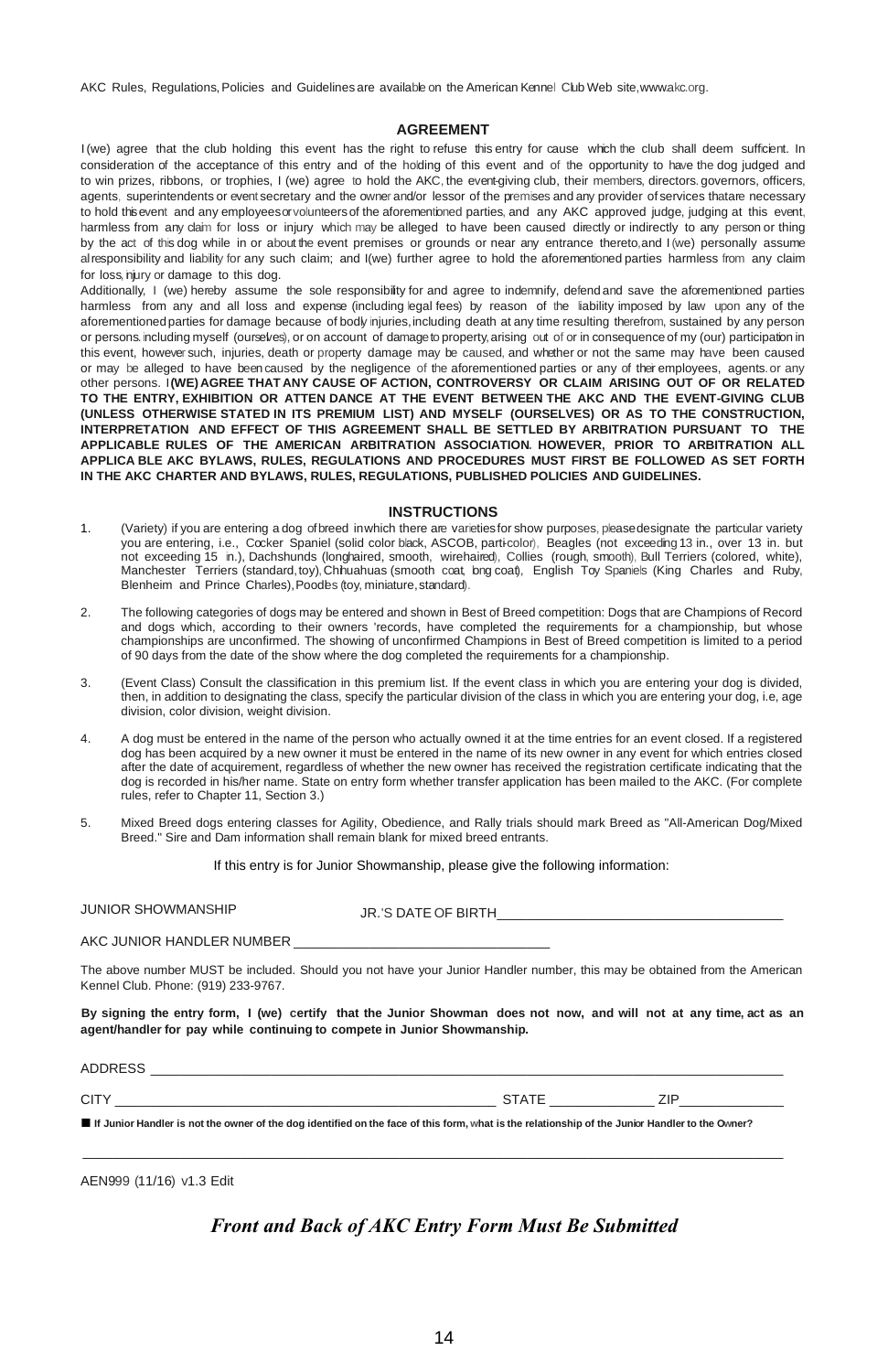### **ALTERED DOG CLASSES – PRE-ENTRY ONLY**

### **Wednesday Evening, June 15, 2022 – Judge Juliana du Pree**

Dogs may only be entered in one Class. There is no Best in Altered Classes. Dogs and bitches will be judged together. MPWCC members will be available in the grooming area 1 hour before the Class to help owners groom and prepare dogs. Participation in Altered Dog Classes is included in the Versatile Challenge Award (if entered).

### **Entry Fee: \$20.00. Entries must be received by 12:00 Noon, June 1, 2022.**

### **How to Enter:**

- 1. Use the AKC Entry Form on page 13.
- 2. In "DOG SHOW CLASS" enter *"Altered Dog"*
- 3. In "CLASS DIVISION" enter one of the following:
	- *"Performance Titled"* (Obedience, Rally, Agility, Herding or Tracking Titles)
	- *"Veteran"* (8 years old & over)
	- *"Fluffy"*
	- *"Open"* (all others)

# **RV PARKING RESERVATION FORM FOR MAYFLOWER SPECIALTY**

### **Boxboro Regency 242 Adams Place, Boxborough, MA 01719 Phone: (978) 263-8701 Fax: (978) 266-9429**

Please indicate below the number of nights your RV will be on-site. Price per night is \$40.00. FAX submission with credit card authorization form to **(978) 266-9429**. *Payments made by check must be received no later May 29, 2022.*

**IF THE FORM OF PAYMENT IS CREDIT CARD, YOU MUST PROVIDE A COPY OF THE FRONT AND BACK OF THE CREDIT CARD OR PROVIDE THE SECURITY CODE FOR AUTHORIZATION. THE SECURITY CODE MAY BE WRITTEN BELOW OR CALLED INTO THE SALES OFFICE.**

**EVENT NAME:** Mayflower Pembroke Welsh Corgi Club **SHOW DATE:** June 15-17, 2022

|                                  | # Nights: _______ Arrival Date: ________________ Departure Date: _______________                                                                                                                                               |
|----------------------------------|--------------------------------------------------------------------------------------------------------------------------------------------------------------------------------------------------------------------------------|
| Cost per night: \$40.00          | TOTAL SUBMITTED: ____________                                                                                                                                                                                                  |
| <b>Credit Card Authorization</b> |                                                                                                                                                                                                                                |
|                                  |                                                                                                                                                                                                                                |
|                                  | Exp. Date Signature Signature Signature Signature Signature Signature Signature Signature Signature Signature Signature Signature Signature Signature Signature Signature Signature Signature Signature Signature Signature Si |
|                                  |                                                                                                                                                                                                                                |

**MAIL COMPLETED FORM AND CHECKS payable to** *Boxboro Regency* **to: Boxboro Regency, Executive Office, 242 Adams Place, Boxborough, MA 01719**